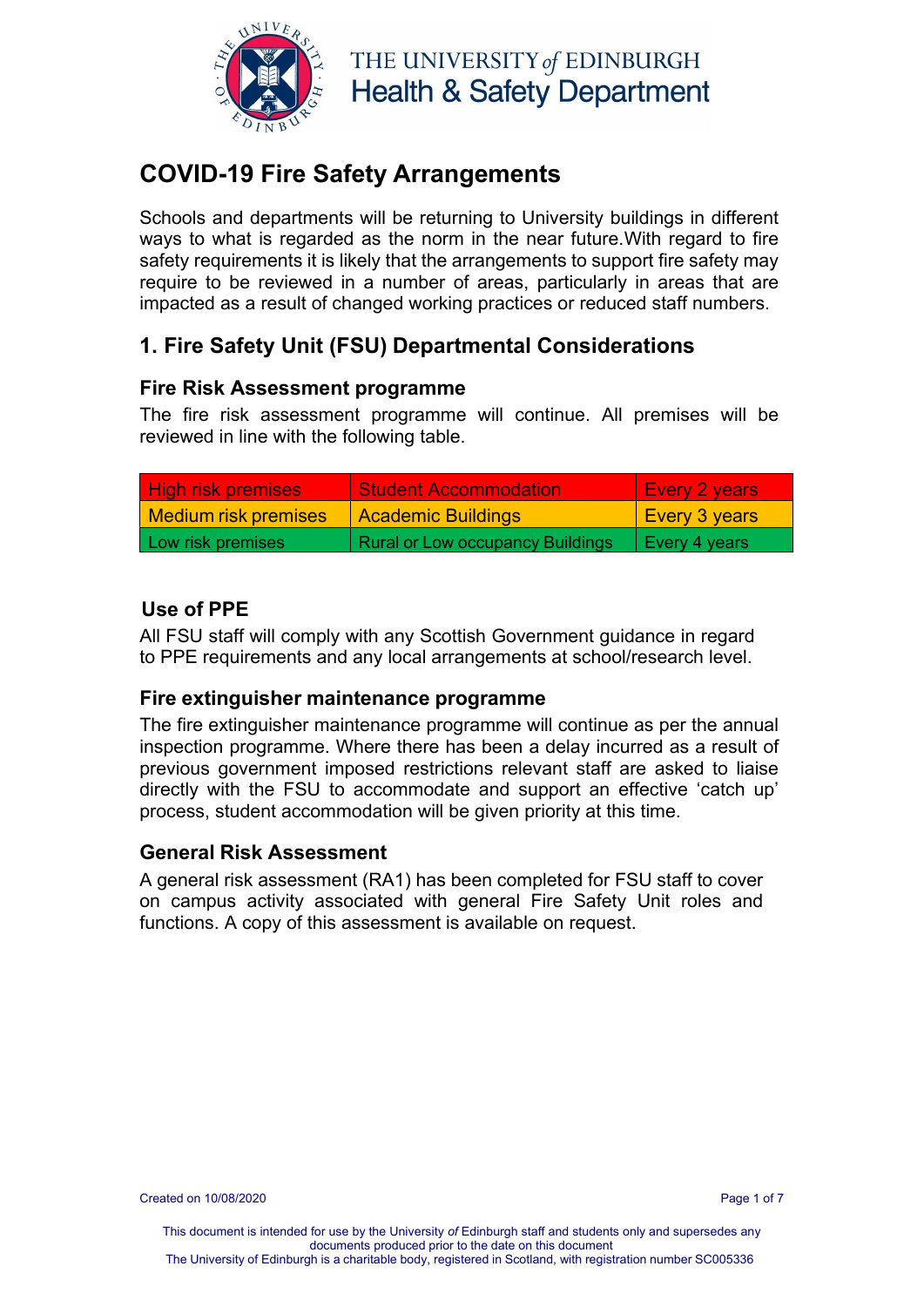

## **2. School/Departmental Considerations**

### **Availability of fire stewards**

It is anticipated that a reduced number of stewards will be available in each occupied building due to the impact of hybrid working arrangements. It is likely that any reduction will have a negative impact on current fire safety strategy arrangements within University buildings. Schools and departments are asked to consider the following matters to ensure fire safety provision is not compromised;

- Seek additional volunteers to adopt fire steward (FS) and fire coordinator (FC) roles where necessary
- Review minimum numbers of FC and FS within each building\*
- Review and consider the role of stewards to incorporate wider geographical responsibility
- Ensure all staff taking on the role of FS and FC complete the online courses made available.

\*It is recommended a fire steward is available for every floor of a building. Where buildings are large and complex consideration must be given to additional stewards being available for specific areas or occupancies. At least one fire coordinator and an assistant should be available for each building.

Some considerations in this respect should include the following:

- It must be recognised that the fire coordinator and fire stewards have a key role in incident support and is integral to the fire safety function for the building
- Each occupied building requires to have a nominated person who is appropriately trained as a fire coordinator and fully understands the role

### **Fire Safety tests and checks**

Where buildings are occupied the completion of fire steward's weekly fire test routines within University buildings require to be completed irrespective of the occupancy levels. The following points may be worthy of consideration in some circumstances, further advise can be sought from the University Fire Safety Adviser;

- Arranging and agreeing temporary arrangements for alarm tests and weekly safety checks at school level as opposed to individual buildings (nominated person approach)
- Created on 10/08/2020 **Page 2 of 7** and 2 of 7 • Where buildings have minimal occupancy consideration can be given to a 'sign in-sign out' system to assist with evacuation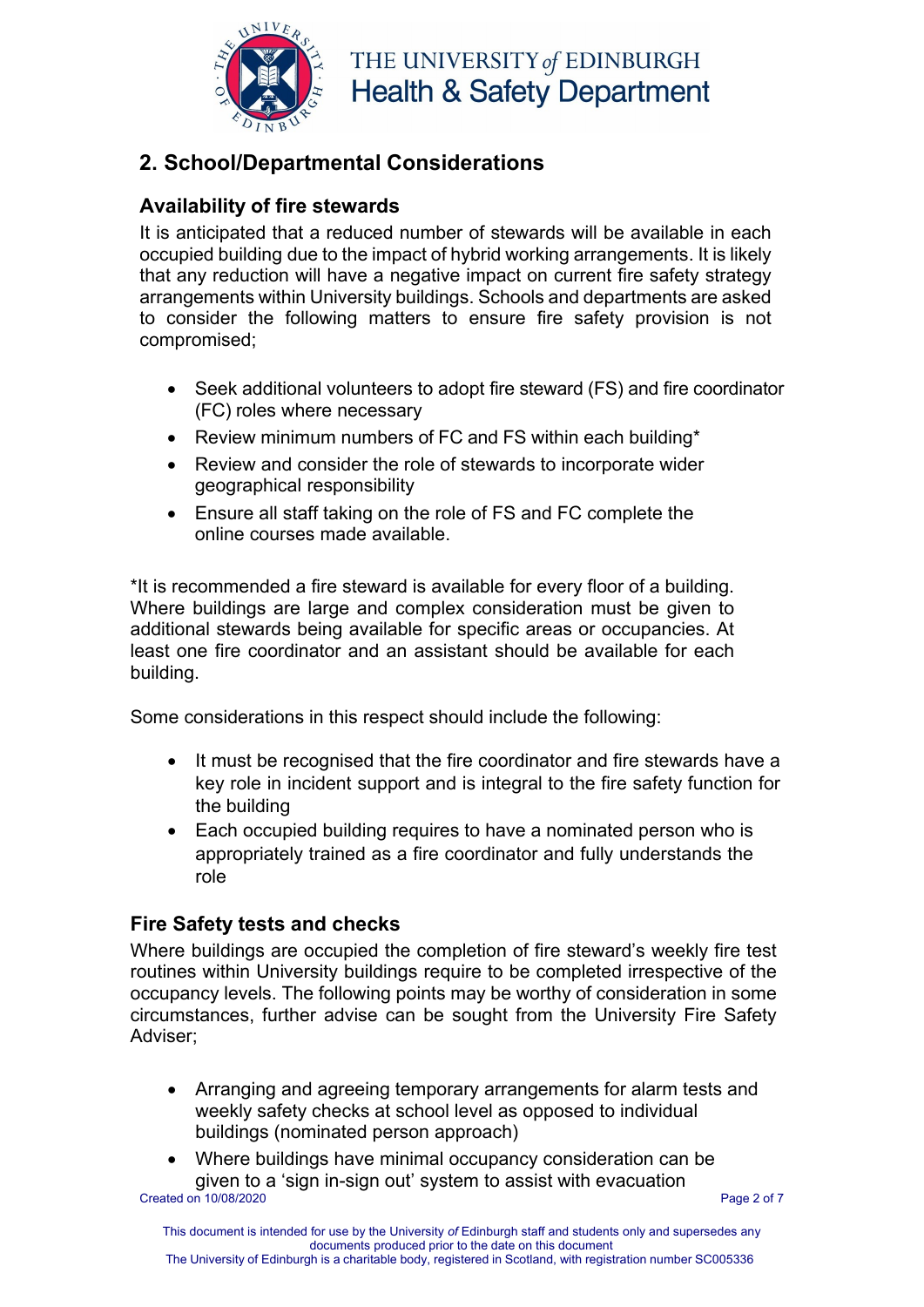

#### **Requirement to review/amend training content (FS & FC)**

As a result of restricted access and physical distancing arrangements the FS and FC training has been reviewed and is available on line. However the following points should be considered;

- Review emergency procedures which rely on fire steward evacuationstrategy
- Review numbers of fire stewards and availability
- All staff to complete Cardinus fire awareness before returning to work
- Consider sign in/out strategy for occupation accountability in lieu of fire wardens
- FC & FS training is now available on line

#### **3. Student accommodation**

The FSU understands there was a significant number of students in University accommodation during the restriction periods so fire safety management regimes were maintained during this period and this will continue as long as residents are present. The FSU will continue to assist ACE colleagues in all matters related to fire safety provision.

Where accommodation has not been used during the restriction period it would be prudent to follow the guidance detailed below in re-occupation checks before occupation.

#### **4. Initial building re-occupation checks/tests**

Following a period of closure it is advisable that any building that has been closed as a result of COVID-19 restrictions undergoes a review of its life safety systems to ensure that the building is safe from a fire safety perspective. It is the responsibility of the Head of School /College or Department for ensuring that any building they occupy is safe. This responsibility may be delegated to an appropriate person e.g. Fire Coordinator, School Health & Safety Adviser, Estates or Facilities Manager, as determined by the School, College, Department concerned.

Below is a checklist of the items that must be reviewed/tested prior to any occupation. If any items fail the review then advice should be sought from the Fire Safety Unit. An entry should be made in the Premises Fire Safety Log Book confirming thatthese checks have been undertaken.

Any identified issues with the building fabric or in built systems should be reported in the normal manner through Estates Helpdesk. Furthermore, the Fire Safety Unit is available to discuss and provideadvice as required.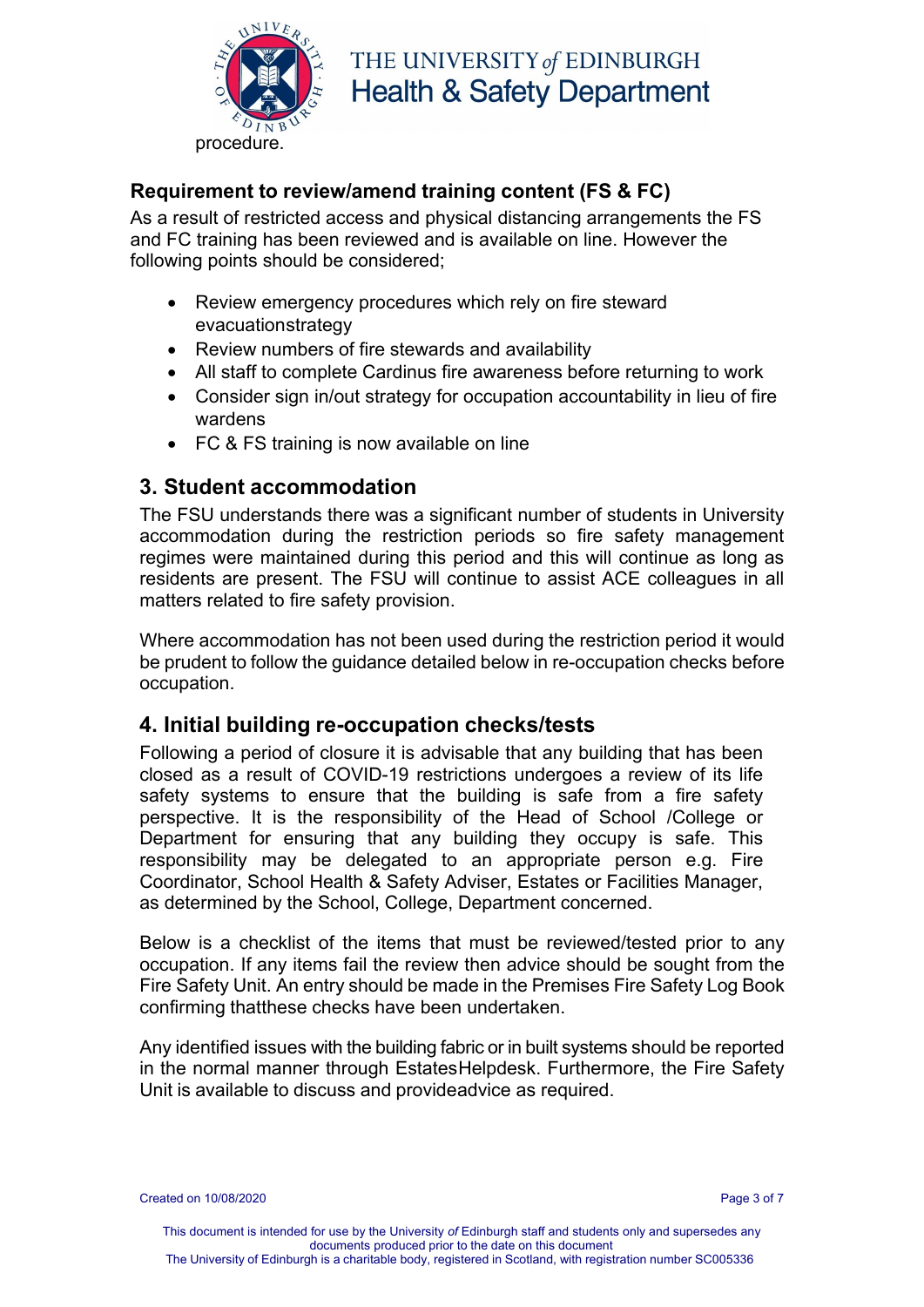

### **5. Summary**

|                | <b>Post COVID-19 Fire Safety Arrangements</b> |                                                   |  |
|----------------|-----------------------------------------------|---------------------------------------------------|--|
| $\mathbf 1$    | Fire Safety Unit - considerations             | Fire Risk Assessment options<br>review            |  |
|                |                                               | FFE maintenance programme<br>delay                |  |
|                |                                               | Safety Risk analysis/assessment                   |  |
| $\overline{2}$ | School/Dept/Occupiers -<br>considerations     | Weekly fire safety tests                          |  |
|                |                                               | Availability of fire coordinators<br>and stewards |  |
|                |                                               | Review training options                           |  |
| 3              | <b>Student Accommodation</b>                  | No known issues                                   |  |
| 4              | Re-occupation considerations                  | Means of Escape checks                            |  |
|                |                                               | Fire Warning System tests                         |  |
|                |                                               | Life Safety Systems (where fitted)                |  |
|                |                                               | Electrical                                        |  |
|                |                                               | <b>General Fire Safety</b>                        |  |

Created on 10/08/2020 Page 4 of 7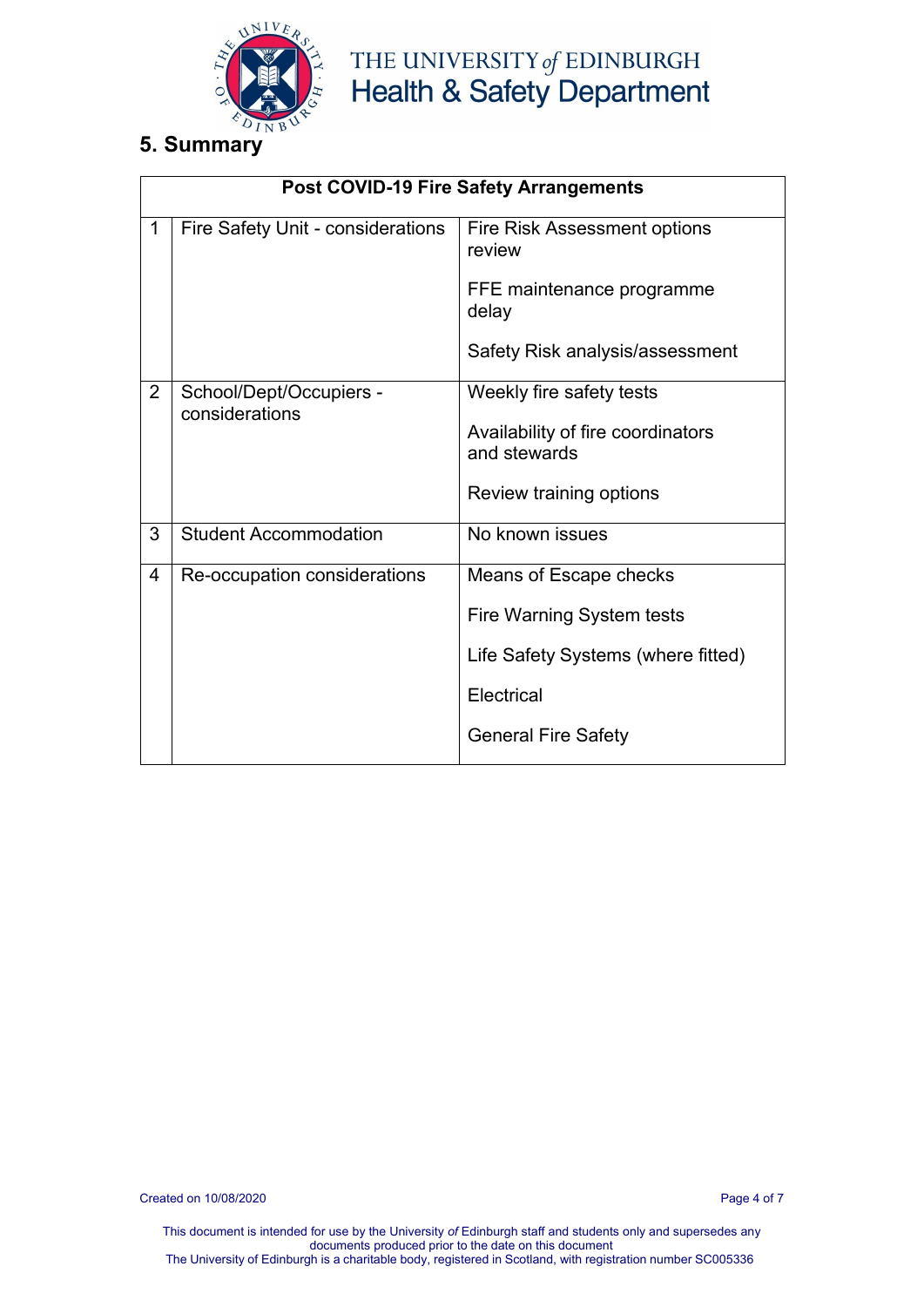

| <b>Re Occupation and weekly checklists</b>                                              |                               |          |
|-----------------------------------------------------------------------------------------|-------------------------------|----------|
| <b>Means of escape</b>                                                                  | <b>Yes</b><br>(Y) or<br>No(N) | Comments |
| Are all means of escape<br>free from any storage and<br>clear/available?                |                               |          |
| Are all final exit doors<br>unlocked and available for<br>use?                          |                               |          |
| Are all internal escape<br>doors unlocked?                                              |                               |          |
| Are all doors with<br>magnetic locks operating<br>correctly?                            |                               |          |
| Are all door opening<br>devices operating<br>satisfactorily?                            |                               |          |
| Are all external routes<br>clear/free from storage<br>and lead to a place of<br>safety? |                               |          |

| <b>Fire Warning System</b>                                                                             | Yes<br>(Y) or<br>No(N) | Comments |
|--------------------------------------------------------------------------------------------------------|------------------------|----------|
| Is the fire alarm panel free<br>form any fault warning<br>lights?                                      |                        |          |
| Has the system been<br>tested to ensure<br>functionality prior to<br>occupation of the<br>building?    |                        |          |
| Does the connection from<br>the fire alarm to the<br>security control operate<br>Created on 10/08/2020 |                        |          |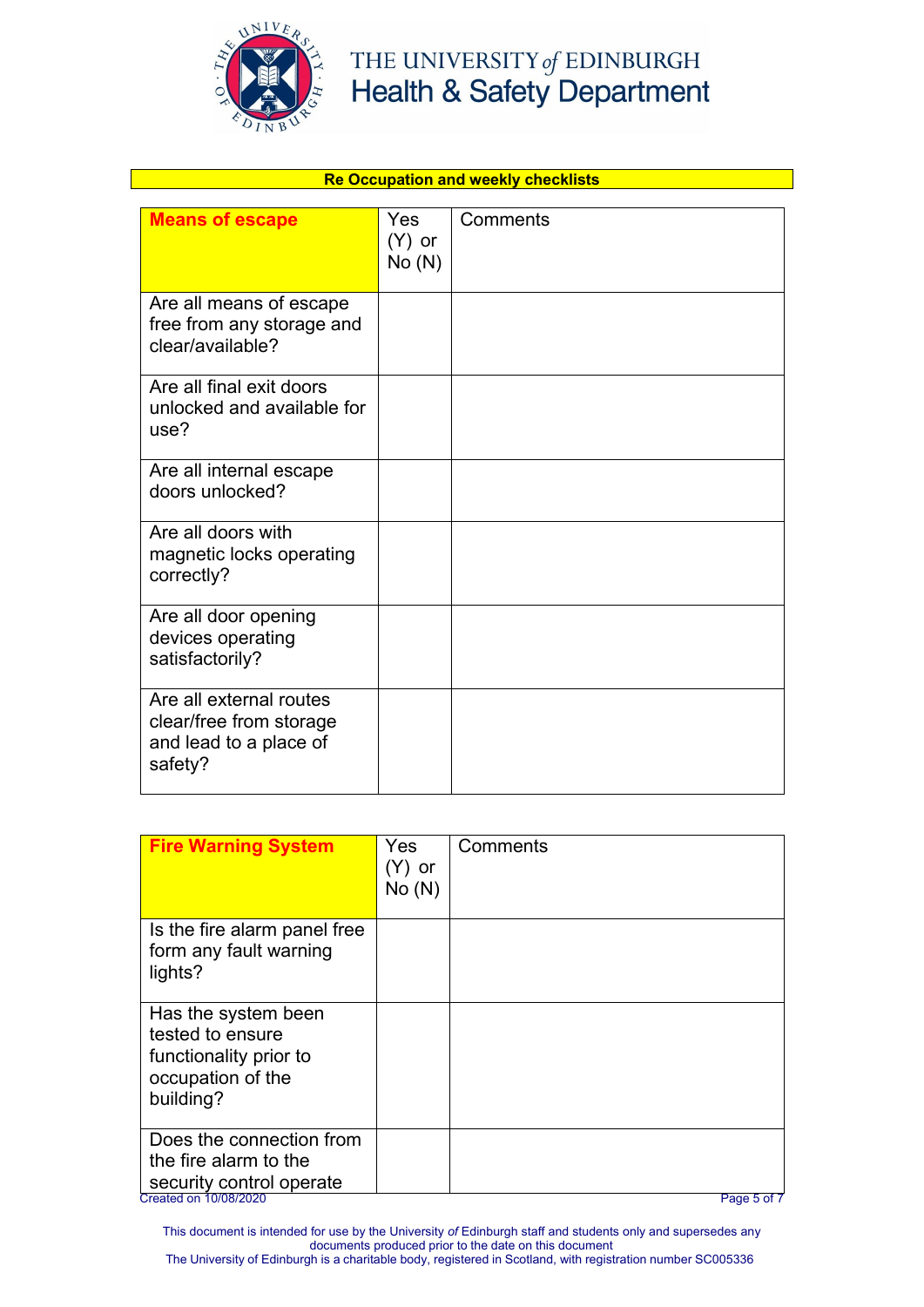

| when the alarm is<br>activated?                                |  |
|----------------------------------------------------------------|--|
| Are all operating points<br>unobstructed and ready<br>for use? |  |
| Are all operating points<br>free from any obvious<br>damage?   |  |
| Are all devices (detectors;<br>sounders) free from<br>damage?  |  |

| <b>Fire Extinguishers</b>                                   | Yes<br>(Y) or<br>No(N) | Comments |
|-------------------------------------------------------------|------------------------|----------|
| Are all fire extinguishers in<br>position?                  |                        |          |
| Are all security pins<br>and seals provided?                |                        |          |
| Are all pressure gauges<br>(where fitted) showing<br>green? |                        |          |

| <b>Life Safety Systems</b><br>(where fitted)                     | Yes<br>(Y) or<br>No(N) | Comments |
|------------------------------------------------------------------|------------------------|----------|
| Are the fire curtains<br>operating correctly and<br>been tested? |                        |          |
| Is the smoke extraction<br>system operating and<br>been tested?  |                        |          |
| Are the Evacuation Lifts<br>operating correctly?                 |                        |          |

Created on 10/08/2020 Page 6 of 7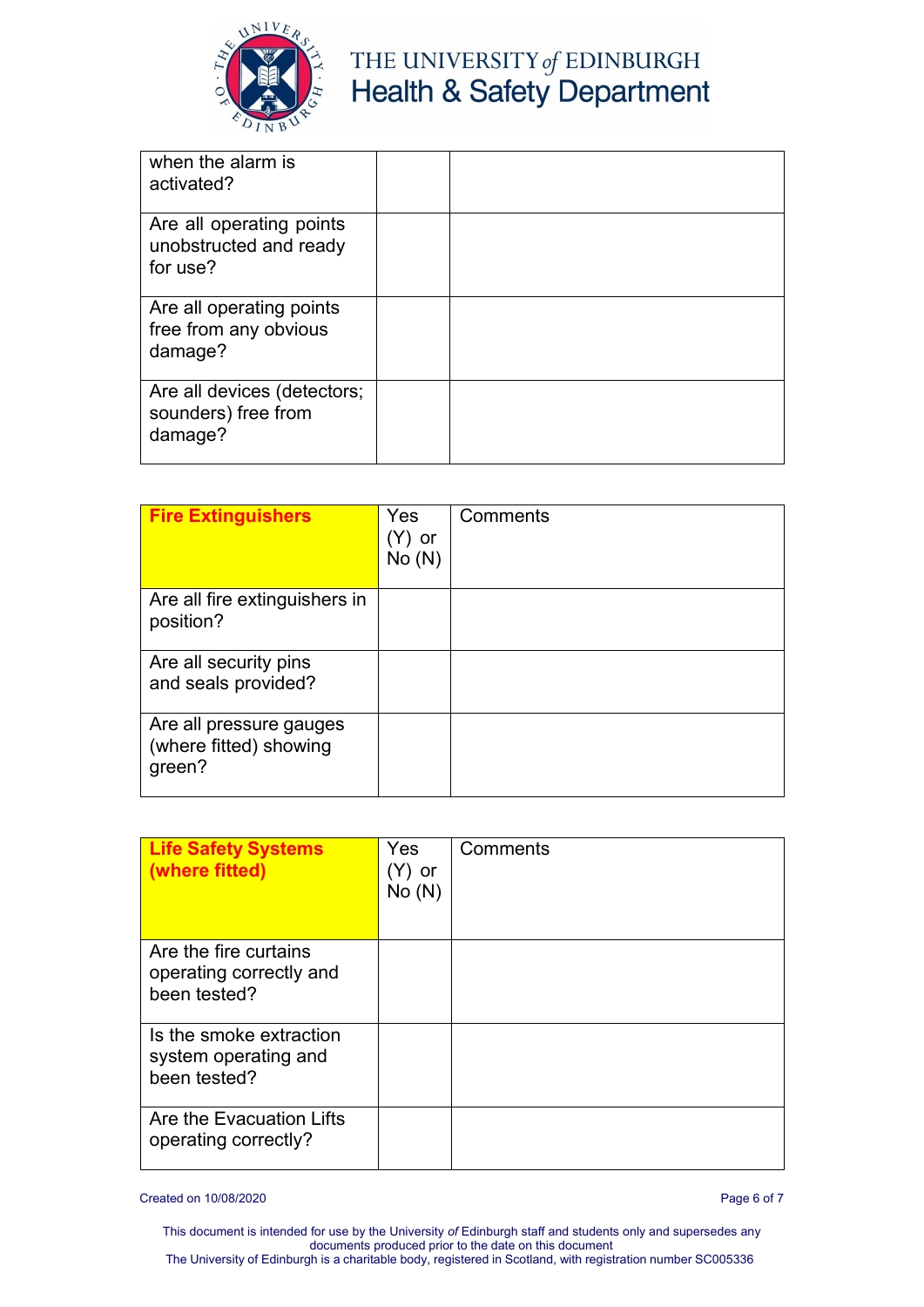

| Have the Temporary   |  |  |
|----------------------|--|--|
| <b>Waiting Space</b> |  |  |
| communication points |  |  |
| been tested and      |  |  |
| operating?           |  |  |
|                      |  |  |

| <b>Electrical</b>                                                                                                            | Yes<br>or<br>No(N) | Comments |
|------------------------------------------------------------------------------------------------------------------------------|--------------------|----------|
| Is the power supply to the<br>building operating<br>correctly?                                                               |                    |          |
| If the building has been<br>powered down for a<br>period are the emergency<br>lighting units fully charged<br>and operating? |                    |          |

| <b>General Fire Safety</b>                                                                                                                             | Yes:<br>$(Y)$ or<br>No(N) | Comments |
|--------------------------------------------------------------------------------------------------------------------------------------------------------|---------------------------|----------|
| Has the building fire plan<br>or occupancy changed?                                                                                                    |                           |          |
| If so, do all staff and<br>students know the<br>amended fire action<br>procedure?                                                                      |                           |          |
| Are there or will there be<br>a satisfactory number of<br><b>Fire Stewards and Fire</b><br>Coordinators available to<br>manage any fire<br>evacuation? |                           |          |

Created on 10/08/2020 Page 7 of 7